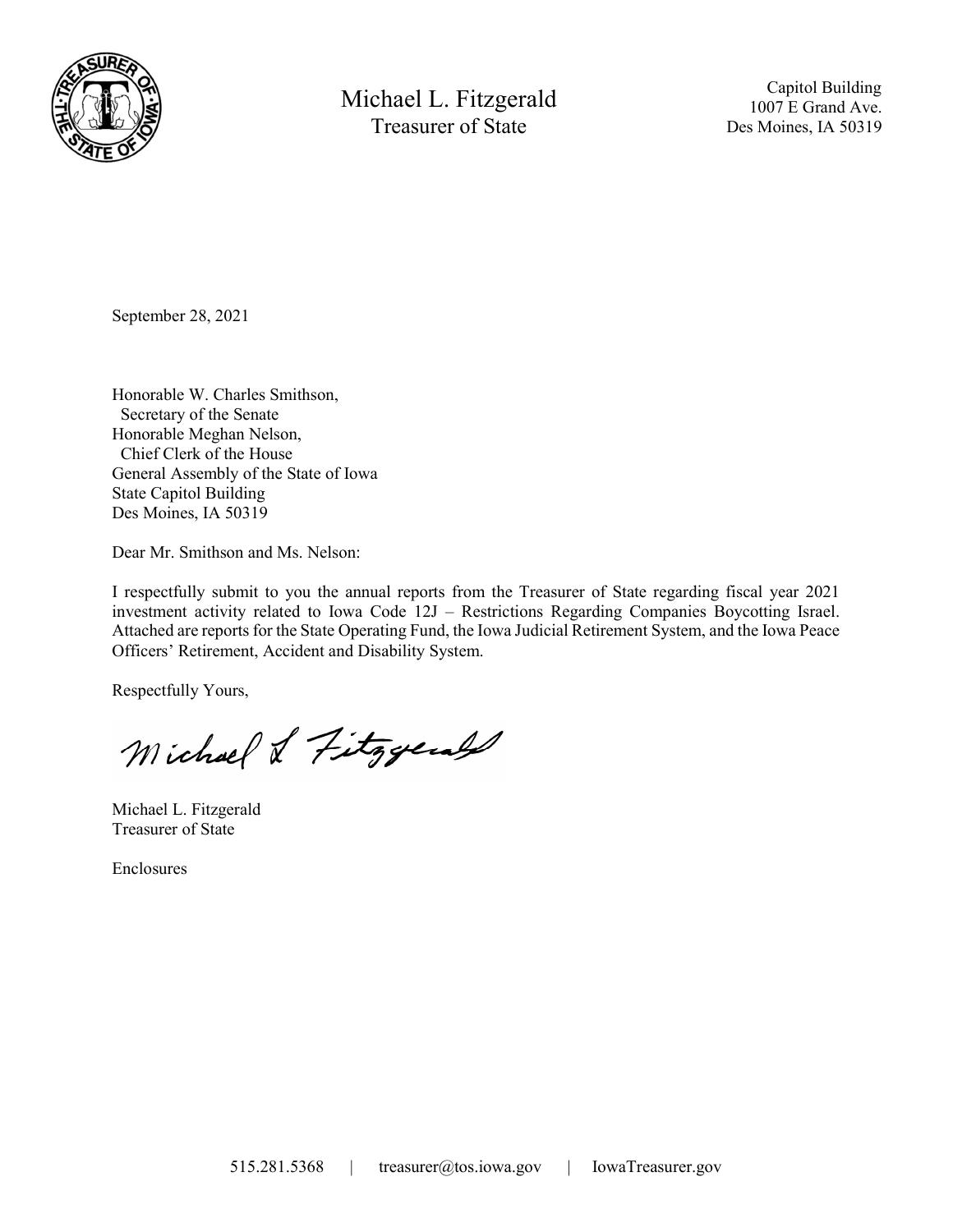## Iowa State Operating Fund Annual Report On Restrictions Regarding Companies Boycotting Israel For The Fiscal Year Ended June 30, 2021

## Purpose

This is the fifth annual report required by Iowa Code Chapter 12J regarding restrictions on companies that boycott Israel that are held by the Iowa State Operating Fund (SOF). In response to the concern of boycotts and related tactics that threaten sovereignty and security of allies and trade partners of the United States, the General Assembly passed HF2331, which places restrictions on investments in certain companies that restrict trade with Israel. Effective beginning March 1, 2017, this law intends for state funds not to be invested in companies that refuse to engage in commerce with Israel and boycott Israel or persons doing business with Israel or territories controlled by Israel.

Chapter 12J applies to SOF in the following ways:

The system must identify and make available to the public a quarterly updated list of scrutinized companies. SOF uses the research services of IW Financial, Inc. to assist in developing the list of scrutinized companies to comply with this requirement.

SOF is prohibited from directly investing in scrutinized companies with active business operations listed on the most current quarterly list. The fund was required to divest from any company with active business operations that were directly held by the fund as of March 1, 2017, after sending written notification to the company.

Any company owned indirectly through a fund is not subject to divestment, but still requires that SOF send written notification. Further, SOF is required to send written correspondence to the investment managers of funds with scrutinized company holdings urging the managers to divest of the scrutinized companies or start a separate fund free of scrutinized holdings.

#### Scrutinized Companies List

SOF's FY 2021 quarterly scrutinized company list is attached. As of June 30, 2021, SOF does not hold, either directly or indirectly, any companies on the list of scrutinized companies.

#### Written Notices

During the fiscal year, no companies on the scrutinized company list were held either directly or indirectly by SOF.

#### Divestment

As SOF did not have any direct or indirect holdings of scrutinized companies, no divestment was required.

## Report Availability

This report, along with any other quarterly scrutinized company list can be obtained by contacting the Treasurer's office at 515-281-5644 or patrick.mccormick@tos.iowa.gov.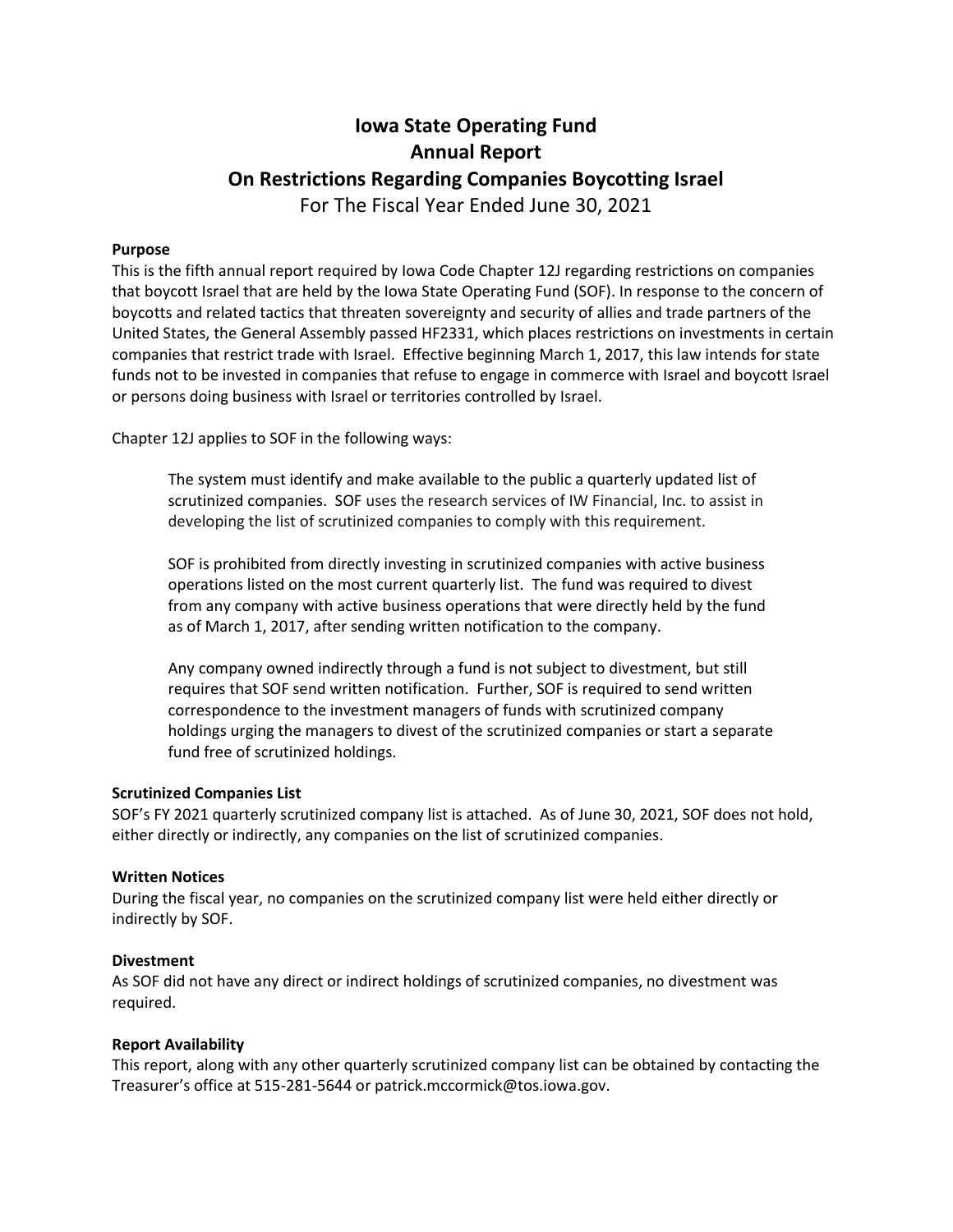## Iowa Judicial Retirement System Annual Report On Restrictions Regarding Companies Boycotting Israel For The Fiscal Year Ended June 30, 2021

## Purpose

This is the fifth annual report required by Iowa Code Chapter 12J regarding restrictions on companies that boycott Israel that are held by the Iowa Judicial Retirement System (JRS). In response to the concern of boycotts and related tactics that threaten sovereignty and security of allies and trade partners of the United States, the General Assembly passed HF2331, which places restrictions on investments in certain companies that restrict trade with Israel. Effective beginning March 1, 2017, this law intends for state funds not to be invested in companies that refuse to engage in commerce with Israel and boycott Israel or persons doing business with Israel or territories controlled by Israel.

Chapter 12J applies to JRS in the following ways:

The system must identify and make available to the public a quarterly updated list of scrutinized companies. JRS uses the research services of IW Financial, Inc. to assist in developing the list of scrutinized companies to comply with this requirement.

JRS is prohibited from directly investing in scrutinized companies with active business operations listed on the most current quarterly list. The fund was required to divest from any company with active business operations that were directly held by the fund as of March 1, 2017, after sending written notification to the company.

Any company owned indirectly through a fund is not subject to divestment, but still requires that JRS send written notification. Further, JRS is required to send written correspondence to the investment managers of funds with scrutinized company holdings urging the managers to divest of the scrutinized companies or start a separate fund free of scrutinized holdings.

## Scrutinized Companies List

JRS' FY 2021 quarterly scrutinized company list is attached. As of June 30, 2021, JRS does not hold, either directly or indirectly, any companies on the list of scrutinized companies.

#### Written Notices

During the fiscal year, no companies on the scrutinized company list were held either directly or indirectly by JRS.

#### Divestment

As JRS did not have any direct or indirect holdings of scrutinized companies, no divestment was required.

#### Report Availability

This report, along with any other quarterly scrutinized company list can be obtained by contacting the Treasurer's office at 515-281-5644 or patrick.mccormick@tos.iowa.gov.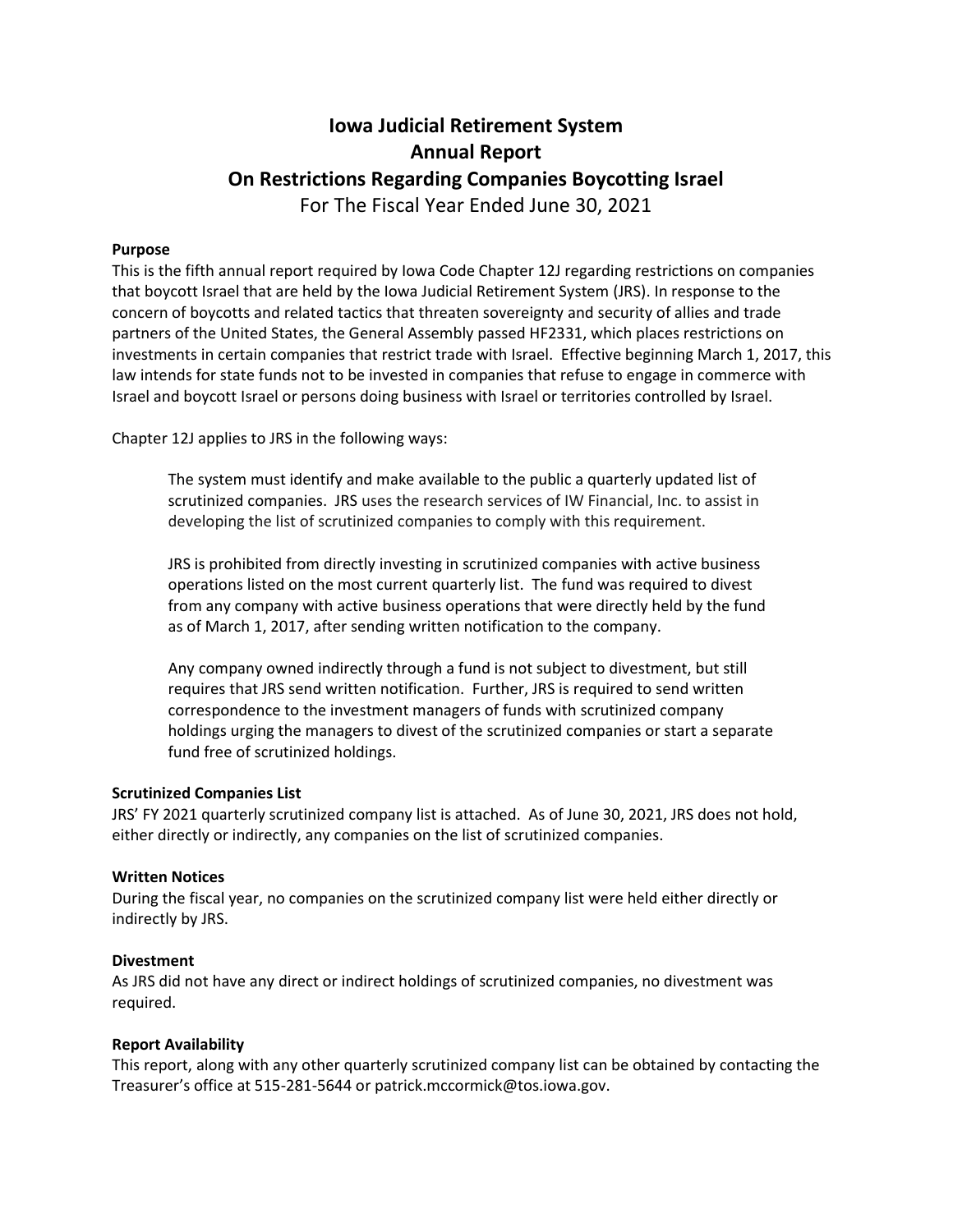# Iowa Peace Officers' Retirement, Accident and Disability System Annual Report On Restrictions Regarding Companies Boycotting Israel For The Fiscal Year Ended June 30, 2021

## Purpose

This is the fifth annual report required by Iowa Code Chapter 12J regarding restrictions on companies that boycott Israel that are held by the Iowa Peace Officers' Retirement, Accident and Disability System (PORS). In response to the concern of boycotts and related tactics that threaten sovereignty and security of allies and trade partners of the United States, the General Assembly passed HF2331, which places restrictions on investments in certain companies that restrict trade with Israel. Effective beginning March 1, 2017, this law intends for state funds not to be invested in companies that refuse to engage in commerce with Israel and boycott Israel or persons doing business with Israel or territories controlled by Israel.

Chapter 12J applies to PORS in the following ways:

The system must identify and make available to the public a quarterly updated list of scrutinized companies. PORS uses the research services of IW Financial, Inc. to assist in developing the list of scrutinized companies to comply with this requirement.

PORS is prohibited from directly investing in scrutinized companies with active business operations listed on the most current quarterly list. The fund was required to divest from any company with active business operations that were directly held by the fund as of March 1, 2017, after sending written notification to the company.

Any company owned indirectly through a fund is not subject to divestment, but still requires that PORS send written notification. Further, PORS is required to send written correspondence to the investment managers of funds with scrutinized company holdings urging the managers to divest of the scrutinized companies or start a separate fund free of scrutinized holdings.

## Scrutinized Companies List

PORS' FY 2021 quarterly scrutinized company list is attached. As of June 30, 2021, PORS does not hold, either directly or indirectly, any companies on the list of scrutinized companies.

## Written Notices

During the fiscal year, no companies on the scrutinized company list were held either directly or indirectly by PORS.

## Divestment

As PORS did not have any direct or indirect holdings of scrutinized companies, no divestment was required.

## Report Availability

This report, along with any other quarterly scrutinized company list can be obtained by contacting the Treasurer's office at 515-281-5644 or patrick.mccormick@tos.iowa.gov.